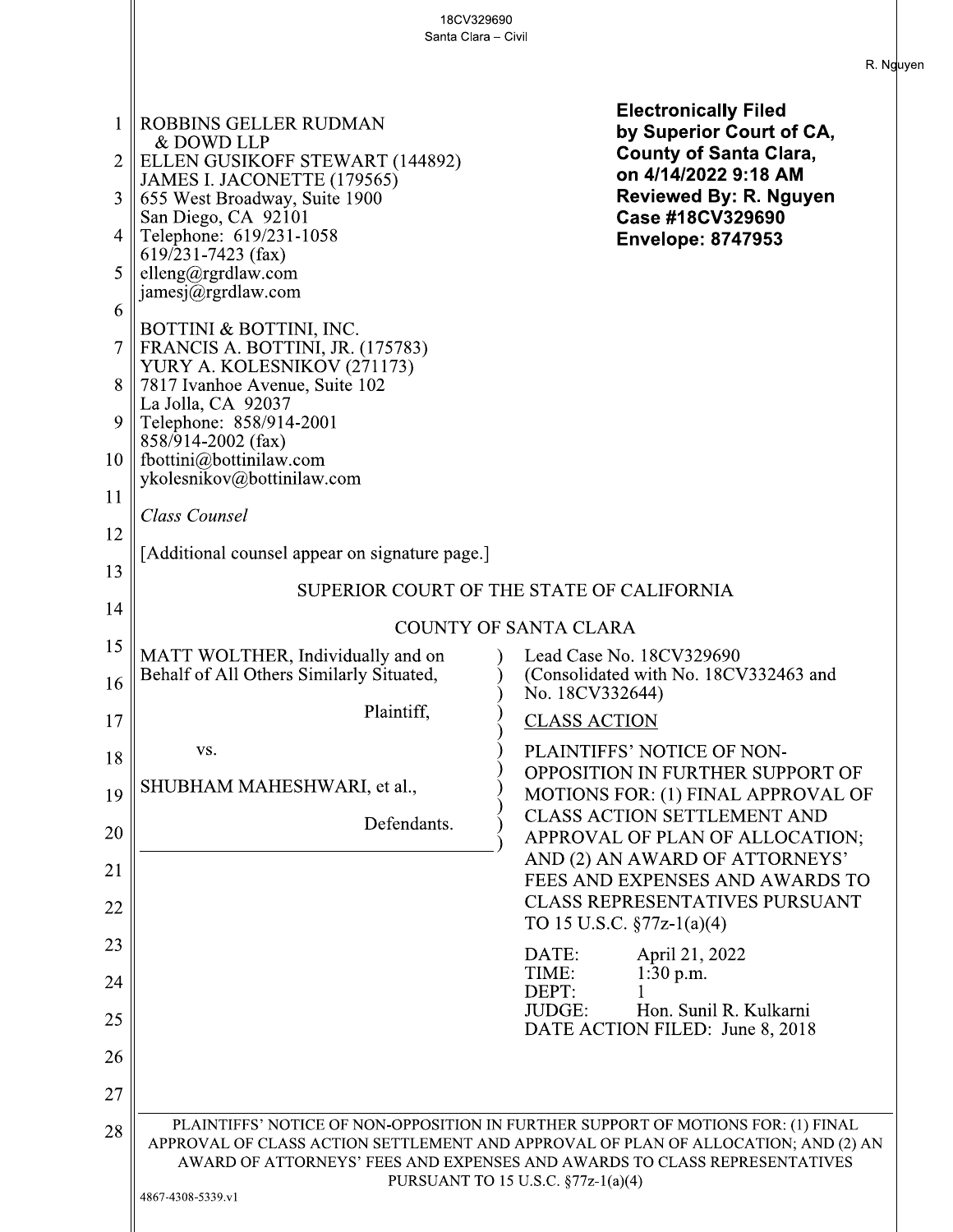$\mathbf{1}$ Plaintiffs and Class Representatives Iron Workers District Council of New England Pension  $\overline{2}$ Fund and Construction Workers Pension Trust Fund – Lake County and Vicinity ("Class") 3 Representatives") respectfully submit this notice of non-opposition in further support of the motions for: (1) final approval of class action settlement and for approval of the proposed plan allocation of 4 5 settlement proceeds (the "Plan of Allocation"); and (2) an award of attorneys' fees and expenses and awards to Class Representatives pursuant to 15 U.S.C.  $\S 77z-1(a)(4)$ <sup>1</sup> 6

**INTRODUCTION**  $\overline{7}$ L.

8 On December 1, 2021, the Court preliminarily approved the proposed Settlement of the above-9 captioned litigation and ordered the dissemination of notice (the "Preliminary Approval Order"). In 10 accordance with the Preliminary Approval Order, as of February 3, 2022, the Claims Administrator 11 (Gilardi & Co. LLC) had mailed 20,494 copies of the Court-approved Notice of Proposed Settlement of 12 Class Action (the "Notice") and Proof of Claim and Release form (the "Proof of Claim") (collectively, 13 the "Claim Package") to potential Class Members and their nominees, which explained, *inter alia*, the 14 terms of the Settlement, the Plan of Allocation, and the requested attorneys' fees, expenses and awards 15 16 to Class Representatives. Since February 3, 2022, Gilardi has mailed an additional 956 copies of the  $17$ Claim Package in response to requests from potential Class Members, brokers, and nominees and as a 18 result of mail returned as undeliverable for which new addresses were identified and re-mailed to those 19 new addresses. Therefore, as of April 13, 2022, Gilardi has mailed a total of 21,450 Claim Packages to 20 potential Class Members and nominees. See Supplemental Declaration of Ross D. Murray Regarding 21 Notice Dissemination, Requests for Exclusion to Date, Interim Claims Processing, and Administration  $22$ 23 Fees and Expenses ("Supp. Murray Decl."),  $\P$ [4-5, filed herewith. In addition, the Summary Notice 24 was published in The Wall Street Journal and over the Business Wire. See previously-filed Declaration 25

 $27$ 

28

Unless indicated otherwise, all capitalized terms shall have the same meaning as set forth in the 26 Amended Stipulation of Settlement dated November 30, 2021 ("Stipulation").

 $-2$ PLAINTIFFS' NOTICE OF NON-OPPOSITION IN FURTHER SUPPORT OF MOTIONS FOR: (1) FINAL APPROVAL OF CLASS ACTION SETTLEMENT AND APPROVAL OF PLAN OF ALLOCATION: AND (2) AN AWARD OF ATTORNEYS' FEES AND EXPENSES AND AWARDS TO CLASS REPRESENTATIVES PURSUANT TO 15 U.S.C. §77z-1(a)(4)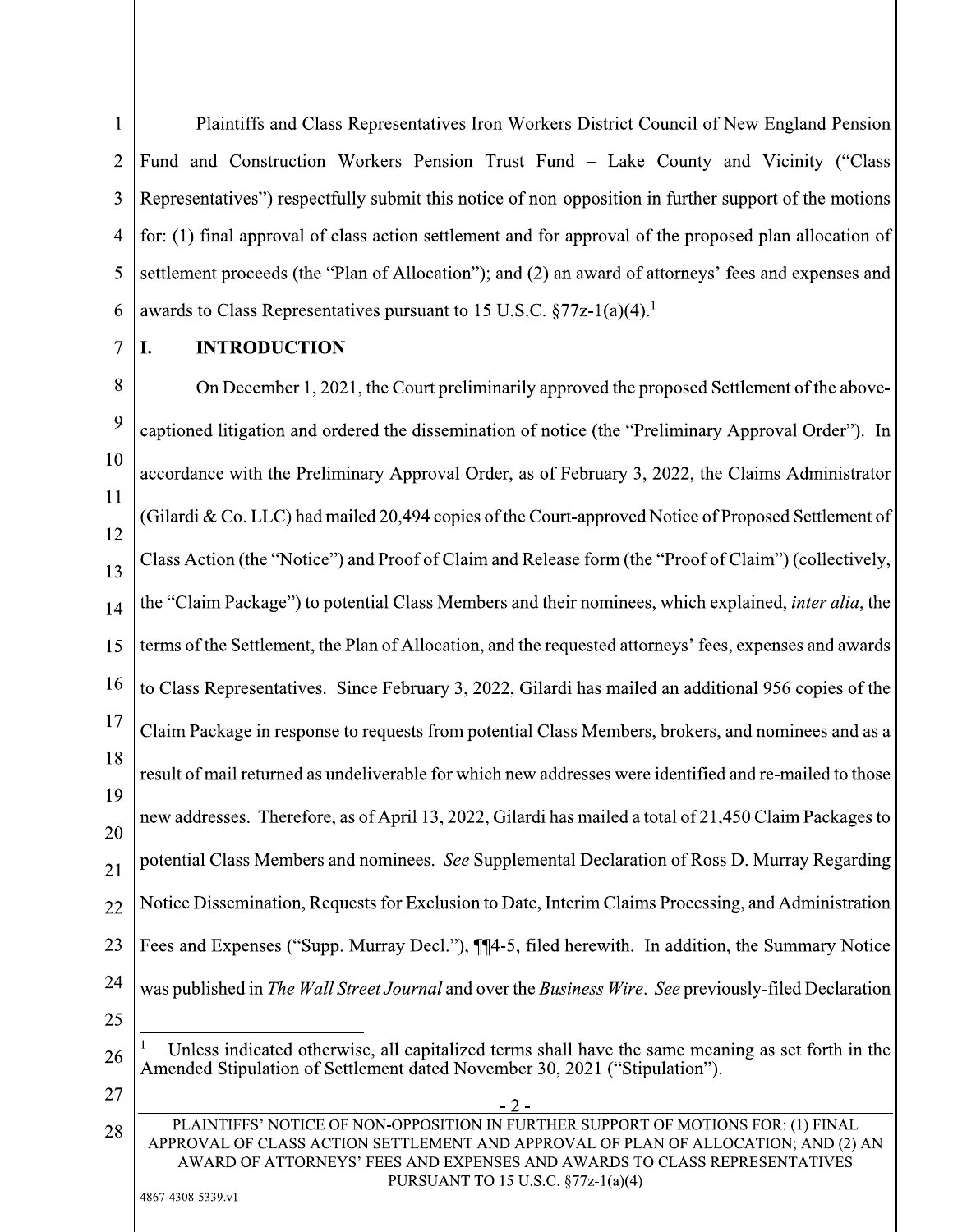of Ross D. Murray, 12. Relevant documents concerning the Settlement – including the Stipulation, the  $\mathbf{1}$  $\overline{2}$ Notice, the Proof of Claim, and the Preliminary Approval Order – were posted to the Settlement 3 website, www.VeecoSecuritiesSettlement.com, which was identified in both the Notice and Summary 4 Notice.  $Id.$ ,  $\P{14.2}$ 5

The Notice advised Class Members of the February 21, 2022 deadline for requesting exclusion 6 from the Class and for filing objections to the proposed Settlement, the Plan of Allocation, and/or the  $\overline{7}$ requested attorneys' fees and expenses, including awards to the Class Representatives. The deadline 8 9 has now passed, and only two requests for exclusion from the Class were received and no objections to 10 the Settlement, Plan of Allocation, or fee and expense request were filed. See Supp. Murray Decl.,  $\P$ 7.<sup>3</sup> 11 The overwhelmingly favorable reaction of the members of the Class supports the reasonableness of the 12 Settlement, the Plan of Allocation, and counsel's fee and expense requests. See Nat'l Rural Telecomms. 13 Coop. v. DIRECTV, Inc., 221 F.R.D. 523, 529 (C.D. Cal. 2004) (absence of large number of objections  $14$ raises a strong presumption that settlement is fair to the class); *Hanlon v. Chrysler Corp.*, 150 F.3d 15 1011, 1026 (9th Cir. 1998) ("reaction of the class members to the proposed settlement" is a factor to be 16 17 considered in assessing the adequacy of the settlement).

18 Moreover, as explained in the accompanying Supp. Murray Declaration, a total of 3,113 Proofs 19 of Claim were submitted. Claims processing is ongoing and these claims are being reviewed by 20 analysts to approve valid claims and to resolve any errors in data entered on the claims and identify 21 claims with other types of deficiencies or issues such as duplicate submissions and claims which lack  $22$ the supporting documentation required. Supp. Murray Decl., 19. Furthermore, if a deficiency in a 23

27

<sup>24</sup>  $\overline{c}$ In addition, all briefs and declarations in support of these motions were posted to the Settlement website – www.VeecoSecuritiesSettlement.com.  $25$ 

Only one of the two opt-outs is valid; one does not provide the requisite information; *i.e.*, the 26 number of shares acquired in the Merger.

PLAINTIFFS' NOTICE OF NON-OPPOSITION IN FURTHER SUPPORT OF MOTIONS FOR: (1) FINAL 28 APPROVAL OF CLASS ACTION SETTLEMENT AND APPROVAL OF PLAN OF ALLOCATION: AND (2) AN AWARD OF ATTORNEYS' FEES AND EXPENSES AND AWARDS TO CLASS REPRESENTATIVES PURSUANT TO 15 U.S.C. §77z-1(a)(4)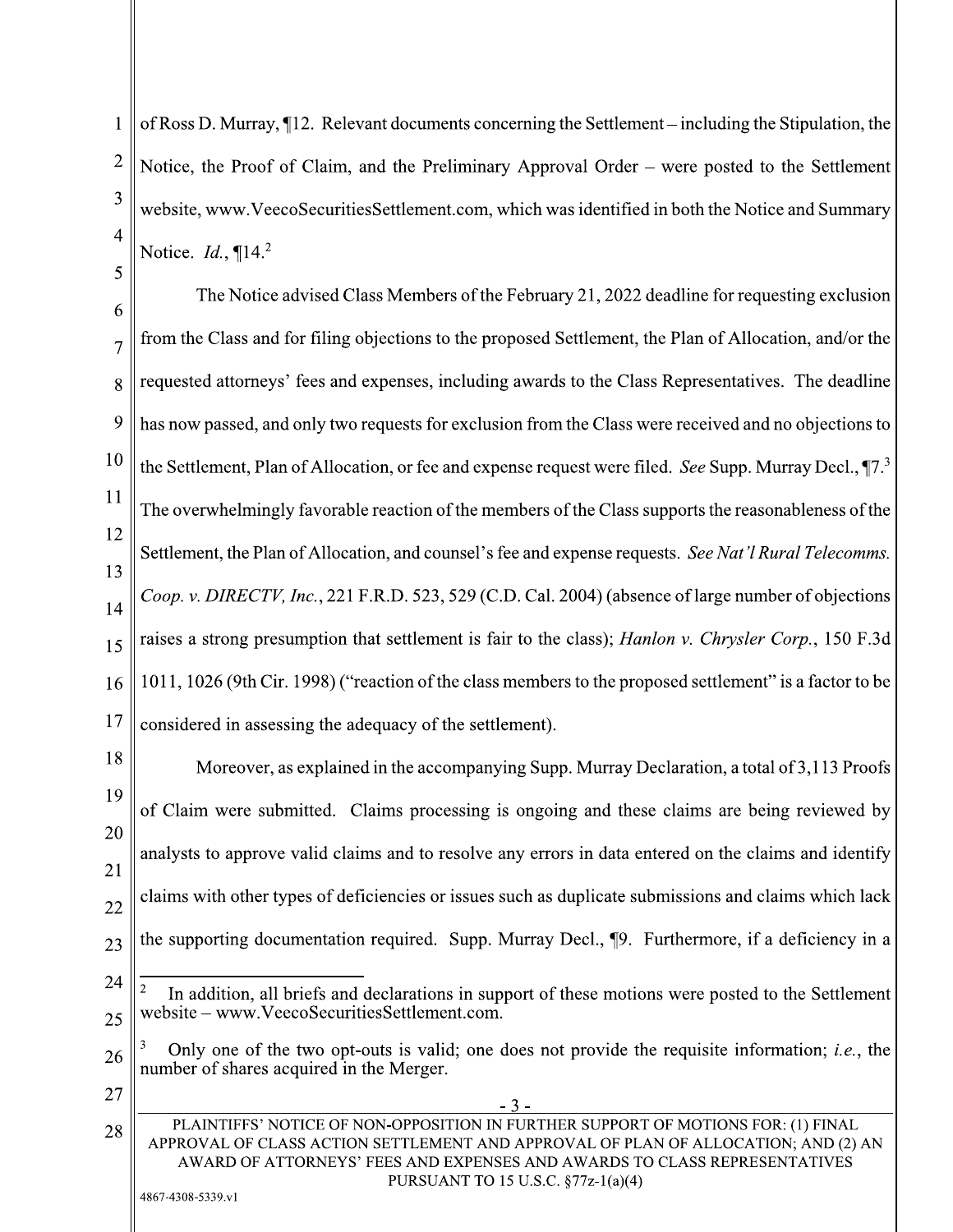| 1              | claim exists and it is not able to be resolved by an analyst, the claimant will be notified of that                                                                                                                        |  |  |
|----------------|----------------------------------------------------------------------------------------------------------------------------------------------------------------------------------------------------------------------------|--|--|
| $\overline{2}$ | deficiency and provided with an opportunity to respond with further information or documentation to                                                                                                                        |  |  |
| 3              | resolve the issue. Id. As these reviews and amendments to claims often impact the status and                                                                                                                               |  |  |
| 4              | recognized loss of the claim, the total number of valid claims, recognized loss of those claims, and                                                                                                                       |  |  |
| 5              | amount of average per share payment is not available until claims processing is complete. Id. Thus,                                                                                                                        |  |  |
| 6              | while processing of the claims continue, it is abundantly clear that a large number of Class Members                                                                                                                       |  |  |
| 7<br>8         | have chosen to participate in this Settlement.                                                                                                                                                                             |  |  |
| 9              |                                                                                                                                                                                                                            |  |  |
| 10             | <b>CONCLUSION</b><br>II.                                                                                                                                                                                                   |  |  |
| 11             | As the Settlement has received overwhelming support from the Class, Class Representatives<br>respectfully request that: (1) the Motion for Final Approval of Class Action Settlement and Approval of                       |  |  |
| 12             | Plan of Allocation and the Motion for an Award of Attorneys' Fees and Expenses and Awards to Class                                                                                                                         |  |  |
| 13             | Representatives Pursuant to 15 U.S.C. $\S77z-1(a)(4)$ be granted; and (2) the Order and Final Judgment                                                                                                                     |  |  |
| 14             | and the proposed order awarding fees and expenses be entered.                                                                                                                                                              |  |  |
| 15             | DATED: April 14, 2022<br>Respectfully submitted,                                                                                                                                                                           |  |  |
| 16             | ROBBINS GELLER RUDMAN                                                                                                                                                                                                      |  |  |
| 17             | & DOWD LLP<br>ELLEN GUSIKOFF STEWART                                                                                                                                                                                       |  |  |
| 18             | <b>JAMES I. JACONETTE</b>                                                                                                                                                                                                  |  |  |
| 19             |                                                                                                                                                                                                                            |  |  |
| 20             |                                                                                                                                                                                                                            |  |  |
| 21             | ELLEN GUSIKOFF STEWART                                                                                                                                                                                                     |  |  |
| 22             | 655 West Broadway, Suite 1900<br>San Diego, CA 92101                                                                                                                                                                       |  |  |
| 23             | Telephone: 619/231-1058<br>$619$ /231-7423 (fax)                                                                                                                                                                           |  |  |
| 24             |                                                                                                                                                                                                                            |  |  |
| 25<br>26       |                                                                                                                                                                                                                            |  |  |
| 27             |                                                                                                                                                                                                                            |  |  |
| 28             | -4-<br>PLAINTIFFS' NOTICE OF NON-OPPOSITION IN FURTHER SUPPORT OF MOTIONS FOR: (1) FINAL                                                                                                                                   |  |  |
|                | APPROVAL OF CLASS ACTION SETTLEMENT AND APPROVAL OF PLAN OF ALLOCATION; AND (2) AN<br>AWARD OF ATTORNEYS' FEES AND EXPENSES AND AWARDS TO CLASS REPRESENTATIVES<br>PURSUANT TO 15 U.S.C. §77z-1(a)(4)<br>4867-4308-5339.v1 |  |  |

 $\mathsf{I}$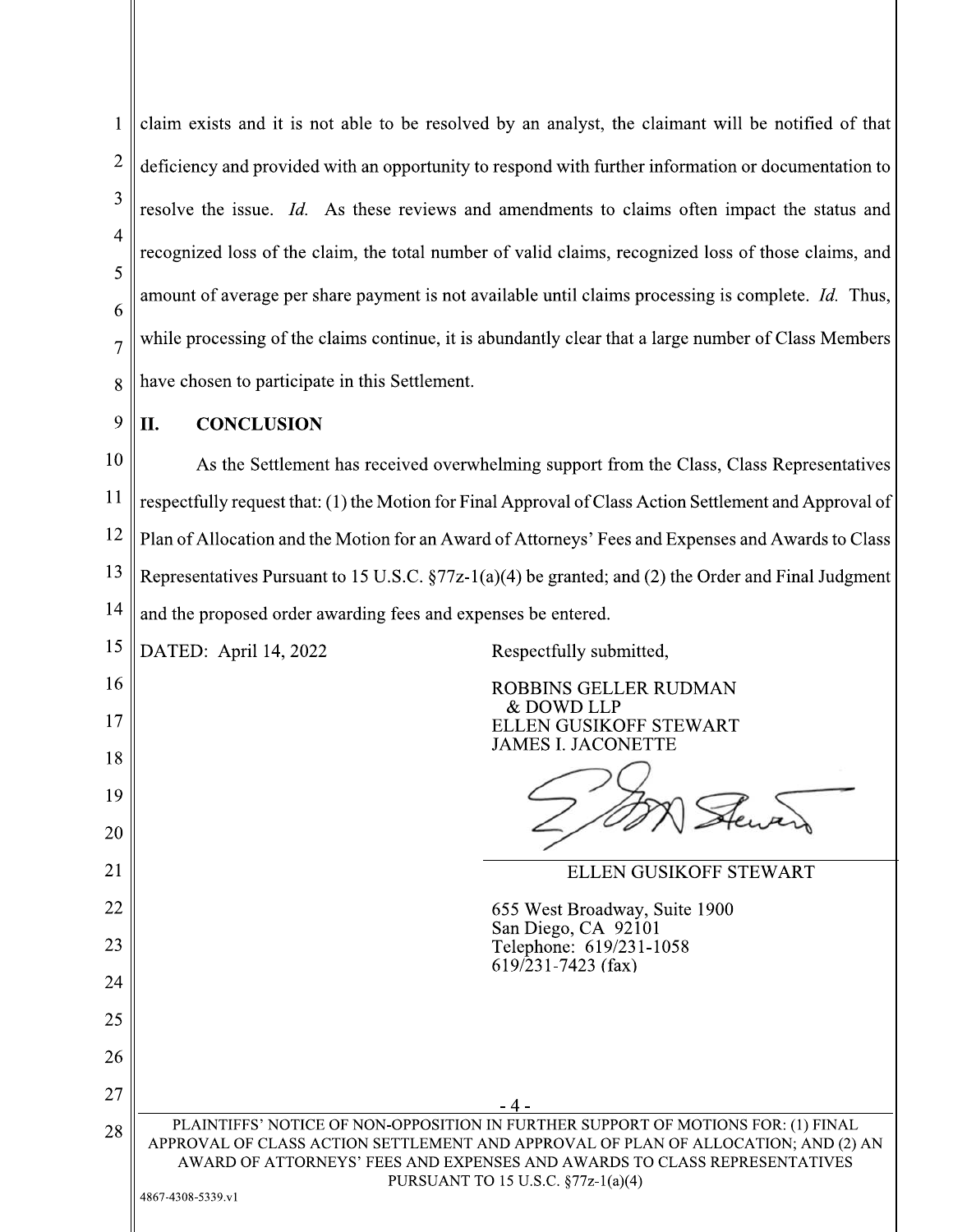| 1              | BOTTINI & BOTTINI, INC.                                                                                                                                                                               |
|----------------|-------------------------------------------------------------------------------------------------------------------------------------------------------------------------------------------------------|
| $\overline{2}$ | FRANCIS A. BOTTINI, JR.<br>YURY A. KOLESNIKÓV                                                                                                                                                         |
| 3              | 7817 Ivanhoe Avenue, Suite 102<br>La Jolla, CA 92037                                                                                                                                                  |
| 4              | Telephone: 858/914-2001<br>$858/914-2002$ (fax)                                                                                                                                                       |
| 5              | Class Counsel                                                                                                                                                                                         |
| 6              | <b>HEDIN HALL LLP</b>                                                                                                                                                                                 |
| 7              | DAVID W. HALL<br>Four Embarcadero Center, Suite 1400                                                                                                                                                  |
| 8<br>9         | San Francisco, CA 94104<br>Telephone: 415/766-3534<br>$415/\overline{402} - 0058$ (fax)                                                                                                               |
| 10             | THORNTON LAW FIRM LLP                                                                                                                                                                                 |
| 11             | <b>DAVID BRICKER</b><br>1 Lincoln Street<br>Boston, MA 02111                                                                                                                                          |
| 12             | Telephone: 617/720-1333                                                                                                                                                                               |
| 13             | <b>Additional Counsel for Plaintiffs</b>                                                                                                                                                              |
| 14             |                                                                                                                                                                                                       |
| 15             |                                                                                                                                                                                                       |
| 16             |                                                                                                                                                                                                       |
| 17             |                                                                                                                                                                                                       |
| 18             |                                                                                                                                                                                                       |
| 19             |                                                                                                                                                                                                       |
| 20             |                                                                                                                                                                                                       |
| 21             |                                                                                                                                                                                                       |
| 22             |                                                                                                                                                                                                       |
| 23             |                                                                                                                                                                                                       |
| 24             |                                                                                                                                                                                                       |
| 25             |                                                                                                                                                                                                       |
| 26             |                                                                                                                                                                                                       |
| 27             | $-5-$<br>PLAINTIFFS' NOTICE OF NON-OPPOSITION IN FURTHER SUPPORT OF MOTIONS FOR: (1) FINAL                                                                                                            |
| 28             | APPROVAL OF CLASS ACTION SETTLEMENT AND APPROVAL OF PLAN OF ALLOCATION; AND (2) AN<br>AWARD OF ATTORNEYS' FEES AND EXPENSES AND AWARDS TO CLASS REPRESENTATIVES<br>PURSUANT TO 15 U.S.C. §77z-1(a)(4) |
|                | 4867-4308-5339.v1                                                                                                                                                                                     |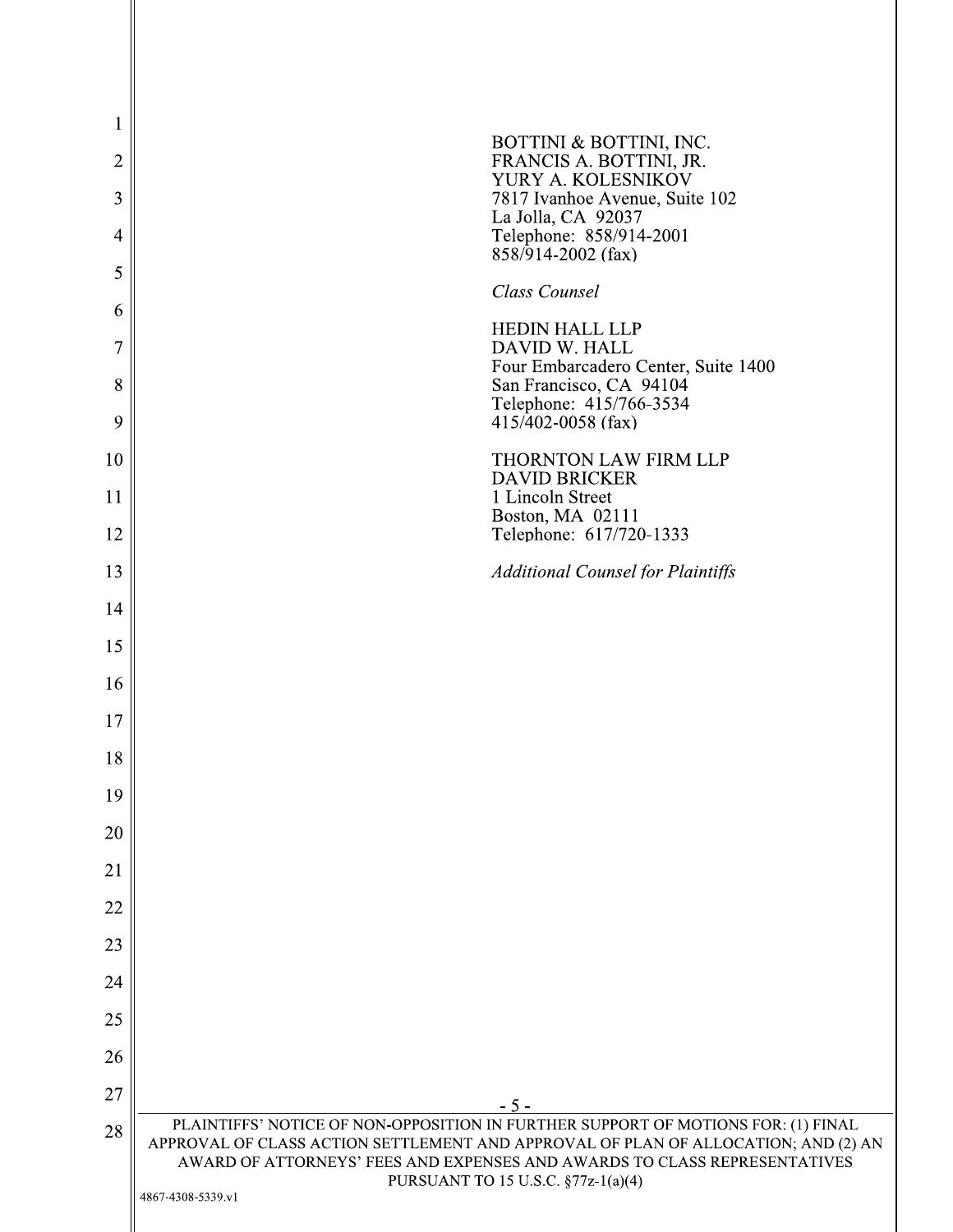## $\mathbf{1}$

## **DECLARATION OF SERVICE BY EMAIL**

 $\overline{2}$ I, Teresa Holindrake, am and was, at all times herein mentioned, a citizen of the United States and a resident of the County of San Diego, over the age of 18 years, and not a party to or interested  $\overline{3}$ party in the within action, and have a business address of 655 West Broadway, Suite 1900, San Diego,  $\overline{4}$ 5 California 92101.

6 I hereby declare that on April 14, 2022, I caused to be served the attached Plaintiffs' Notice of  $\overline{7}$ Non-Opposition in Further Support of Motions for: (1) Final Approval of Class Action Settlement and Approval of Plan of Allocation; and (2) an Award of Attorneys' Fees and Expenses and Awards to 8 9 Class Representatives Pursuant to 15 U.S.C.  $\S77z-1(a)(4)$  on the parties in the within action by emailing  $10\,$ a copy to the addresses below:

## **COUNSEL FOR PLAINTIFFS:** 11

| 12 | <b>NAME</b>                                   | <b>FIRM</b>                                                     | <b>EMAIL</b>                                          |
|----|-----------------------------------------------|-----------------------------------------------------------------|-------------------------------------------------------|
| 13 | James I. Jaconette<br>Ellen Gusikoff Stewart  | ROBBINS GELLER RUDMAN<br>& DOWD LLP                             | jamesj@rgrdlaw.com<br>elleng@rgrdlaw.com              |
| 14 |                                               | 655 West Broadway, Suite 1900<br>San Diego, CA 92101            |                                                       |
| 15 |                                               | Telephone: 619/231-1058<br>$619/231 - 7423$ (fax)               |                                                       |
| 16 |                                               | Co-Lead Counsel for Plaintiffs                                  |                                                       |
| 17 | Francis A. Bottini, Jr.<br>Yury A. Kolesnikov | BOTTINI & BOTTINI, INC.<br>7817 Ivanhoe Avenue, Suite 102       | fbottini@bottinilaw.com<br>ykolesnikov@bottinilaw.com |
| 18 |                                               | La Jolla, CA 92037<br>Telephone: 858/914-2001                   |                                                       |
| 19 |                                               | 858/914-2002 (fax)                                              |                                                       |
| 20 |                                               | Co-Lead Counsel for Plaintiffs                                  |                                                       |
| 21 | David W. Hall                                 | <b>HEDIN HALL LLP</b><br>Four Embarcadero Center, Suite<br>1400 | dhall@hedinhall.com                                   |
| 22 |                                               | San Francisco, CA 94104<br>Telephone: 415/766-3534              |                                                       |
| 23 |                                               | $415/402 - 0058$ (fax)                                          |                                                       |
| 24 |                                               | <b>Additional Counsel for Plaintiffs</b>                        |                                                       |
| 25 | David Bricker                                 | <b>THORNTON LAW FIRM LLP</b><br>1 Lincoln Street                | dbricker@tenlaw.com                                   |
| 26 |                                               | Boston, MA 02111<br>Telephone: 617/720-1333                     |                                                       |
| 27 |                                               | <b>Additional Counsel for Plaintiffs</b>                        |                                                       |
| 28 |                                               |                                                                 |                                                       |